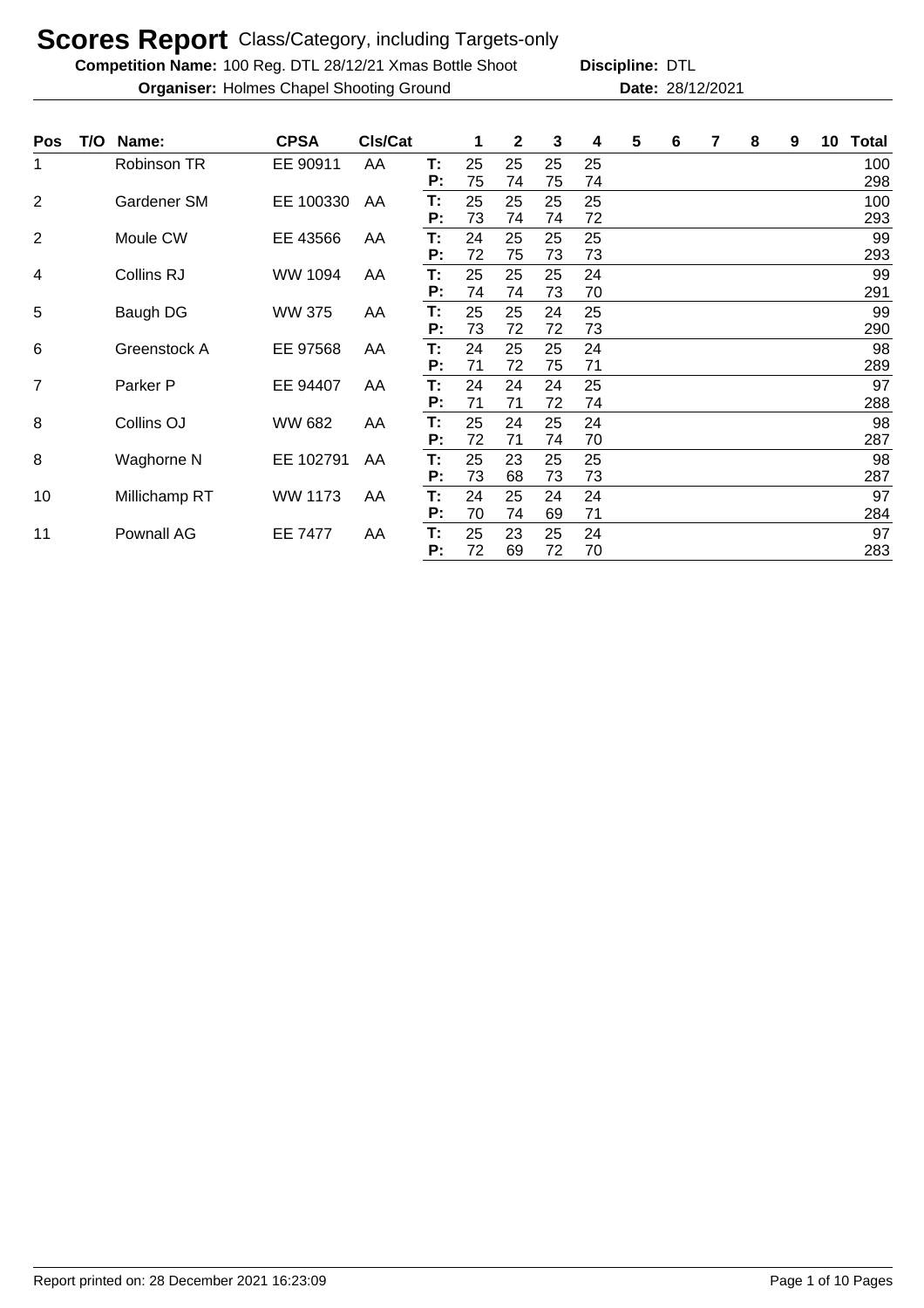**Competition Name:** 100 Reg. DTL 28/12/21 Xmas Bottle Shoot **Discipline: DTL Organiser:** Holmes Chapel Shooting Ground **28/12/2021 Date:** 28/12/2021

| Pos            | T/O | Name:               | <b>CPSA</b>    | CIs/Cat        |          | 1        | $\mathbf 2$ | 3        | 4        | 5 | 6 | 7 | 8 | 9 | 10 <sub>1</sub> | <b>Total</b> |
|----------------|-----|---------------------|----------------|----------------|----------|----------|-------------|----------|----------|---|---|---|---|---|-----------------|--------------|
| 1              |     | <b>Fiddler S</b>    | EE 84815       | A              | T:<br>P: | 25<br>75 | 25<br>74    | 25<br>74 | 25<br>74 |   |   |   |   |   |                 | 100<br>297   |
| $\overline{2}$ |     | Yes Dutton S        | EE 482         | Α              | T:<br>P: | 24<br>72 | 25<br>75    | 25<br>74 | 25<br>75 |   |   |   |   |   |                 | 99<br>296    |
| 2              |     | Hurstfield T        | EE 29411       | A              | T:<br>P: | 24<br>71 | 25<br>75    | 25<br>75 | 25<br>75 |   |   |   |   |   |                 | 99<br>296    |
| 4              |     | Andrews WL          | <b>WW 818</b>  | A              | T:       | 25       | 25          | 24       | 25       |   |   |   |   |   |                 | 99           |
| 4              |     | Stafford J          | EE 606         | A              | P:<br>T: | 75<br>24 | 73<br>25    | 71<br>25 | 74<br>24 |   |   |   |   |   |                 | 293<br>98    |
| 6              |     | Clifton W           | <b>WW 1078</b> | A              | P:<br>T: | 72<br>25 | 75<br>25    | 75<br>25 | 71<br>25 |   |   |   |   |   |                 | 293<br>100   |
| 7              |     | Pritchard JE        | WW 2741        | A              | P:<br>T: | 71<br>25 | 73<br>23    | 73<br>25 | 73<br>25 |   |   |   |   |   |                 | 290<br>98    |
| 7              |     | <b>Waters K</b>     | EE 122306      | A              | Р:<br>T: | 74<br>23 | 68<br>25    | 73<br>24 | 73<br>25 |   |   |   |   |   |                 | 288<br>97    |
| 9              |     | Singleton R         | EE 104392      | A              | P:<br>T: | 69<br>24 | 73<br>24    | 71<br>25 | 75<br>24 |   |   |   |   |   |                 | 288<br>97    |
| 10             |     | Driver <sub>P</sub> | EE 141042      | $\overline{A}$ | P:<br>T: | 70<br>25 | 72<br>24    | 74<br>25 | 71<br>25 |   |   |   |   |   |                 | 287<br>99    |
| 10             |     | Evans PA            | <b>WW 2241</b> | A              | P:<br>T: | 72<br>25 | 70<br>24    | 74<br>25 | 70<br>23 |   |   |   |   |   |                 | 286<br>97    |
|                |     |                     |                |                | P:       | 74       | 71          | 74       | 67       |   |   |   |   |   |                 | 286          |
| 10             |     | <b>Furber ES</b>    | EE 26175       | A              | T:<br>P: | 25<br>74 | 24<br>71    | 24<br>72 | 24<br>69 |   |   |   |   |   |                 | 97<br>286    |
| 13             |     | <b>Taylor D</b>     | EE 14934       | A              | T:<br>P: | 23<br>66 | 25<br>72    | 25<br>74 | 25<br>73 |   |   |   |   |   |                 | 98<br>285    |
| 14             |     | Yes Waring DA       | EE 124591      | A              | T:<br>P: | 23<br>66 | 25<br>74    | 25<br>73 | 24<br>71 |   |   |   |   |   |                 | 97<br>284    |
| 15             |     | <b>Taylor SA</b>    | EE 16753       | A              | T:       | 25       | 23          | 23       | 25       |   |   |   |   |   |                 | 96           |
| 16             |     | <b>Warburton M</b>  | EE 137316      | A              | P:<br>T: | 73<br>24 | 68<br>24    | 68<br>24 | 74<br>24 |   |   |   |   |   |                 | 283<br>96    |
| 16             |     | Yes Sant P          | EE 125165      | A              | P:<br>T: | 70<br>24 | 71<br>23    | 71<br>24 | 70<br>24 |   |   |   |   |   |                 | 282<br>95    |
| 18             |     | Mills P             | <b>WW 1544</b> | A              | P:<br>T: | 72<br>23 | 68<br>25    | 71<br>23 | 71<br>25 |   |   |   |   |   |                 | 282<br>96    |
| 18             |     | Whitehead D         | EE 128142 A    |                | P:<br>T: | 67<br>24 | 73<br>23    | 67<br>24 | 73<br>24 |   |   |   |   |   |                 | 280<br>95    |
|                |     |                     |                |                | P:       | 72       | 68          | 71       | 69       |   |   |   |   |   |                 | 280          |
| 20             |     | Driver AJ           | EE 141909 A    |                | T:<br>P: | 25<br>75 | 25<br>74    | 23<br>63 | 23<br>67 |   |   |   |   |   |                 | 96<br>279    |
| 21             |     | Foster I            | EE 128050 A    |                | T:<br>P: | 24<br>69 | 22<br>66    | 24<br>72 | 24<br>71 |   |   |   |   |   |                 | 94<br>278    |
| 22             |     | Ruane J             | EE 129118 A    |                | T:<br>P: | 23<br>68 | 25<br>71    | 25<br>70 | 23<br>67 |   |   |   |   |   |                 | 96<br>276    |
| 23             |     | Yes Coward DN       | EE 3078        | A              | T:       | 25       | 23          | 22       | 23       |   |   |   |   |   |                 | 93           |
| 24             |     | Yes Whitehead B     | EE 130305      | A              | P:<br>T: | 75<br>24 | 68<br>24    | 64<br>23 | 68<br>22 |   |   |   |   |   |                 | 275<br>93    |
| 25             |     | Goulding B          | EE 98584       | A              | P:<br>T: | 69<br>24 | 71<br>22    | 68<br>21 | 63<br>24 |   |   |   |   |   |                 | 271<br>91    |
| 26             |     | Mills I             | WW 2790        | A              | P:<br>T: | 70<br>19 | 66<br>24    | 62<br>23 | 70<br>24 |   |   |   |   |   |                 | 268<br>90    |
|                |     |                     |                |                | P:       | 56       | 70          | 66       | 72       |   |   |   |   |   |                 | 264          |
| 27             |     | Hall A              | EE 103963 A    |                | T:<br>P: | 24<br>71 | 25<br>74    | 21<br>59 | 17<br>48 |   |   |   |   |   |                 | 87<br>252    |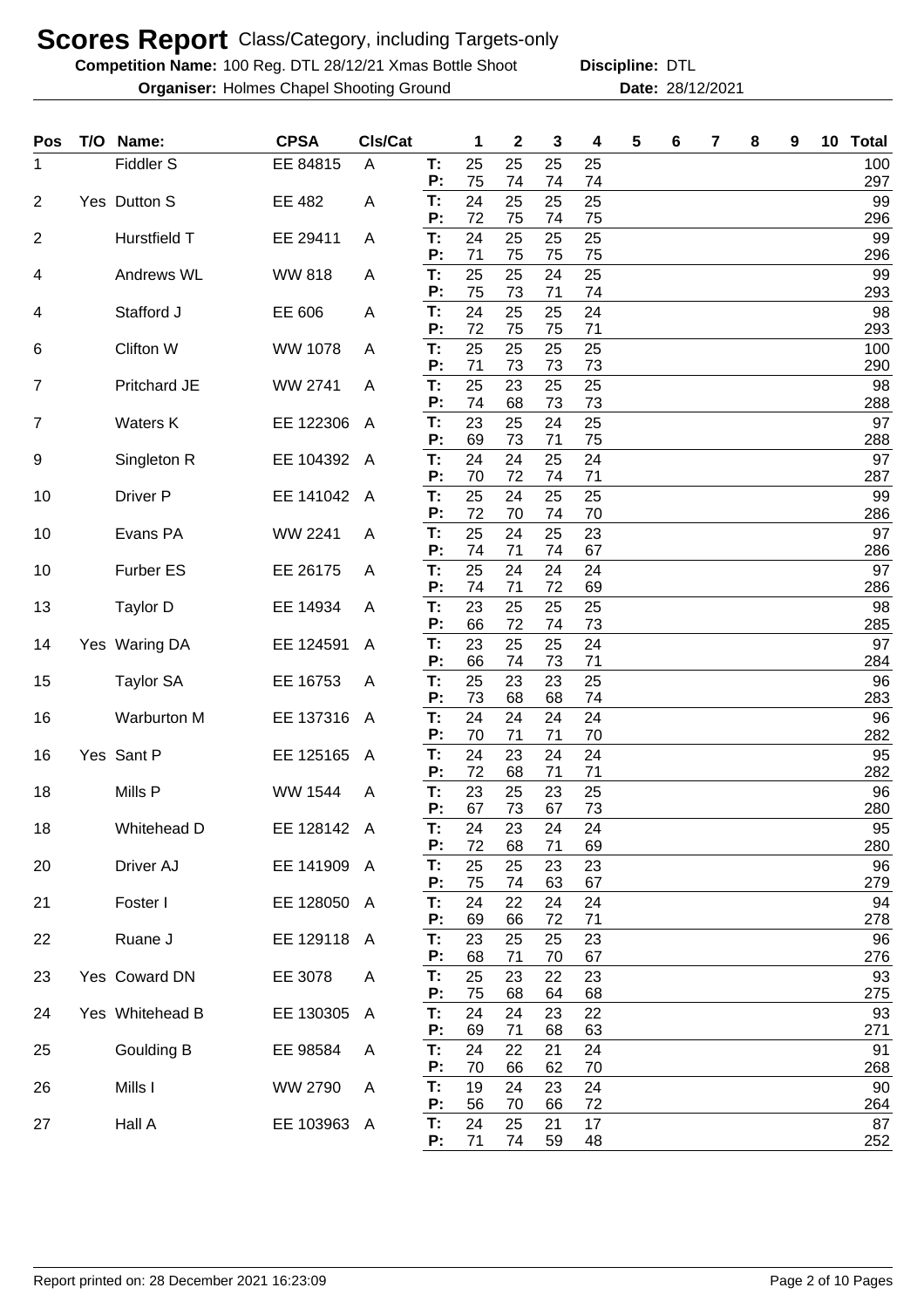**Competition Name:** 100 Reg. DTL 28/12/21 Xmas Bottle Shoot **Discipline: DTL Organiser:** Holmes Chapel Shooting Ground **28/12/2021 Date:** 28/12/2021

| Pos | T/O | Name:          | <b>CPSA</b>     | Cls/Cat |          | 1        | 2        | 3        | 4        | 5 | 6 | 7 | 8 | 9 | 10 <sup>°</sup> | <b>Total</b> |
|-----|-----|----------------|-----------------|---------|----------|----------|----------|----------|----------|---|---|---|---|---|-----------------|--------------|
| 1   |     | Hunt I         | EE 115893       | B       | T:       | 24       | 24       | 24       | 24       |   |   |   |   |   |                 | 96           |
|     |     |                |                 |         | P:       | 70       | 71       | 71       | 71       |   |   |   |   |   |                 | 283          |
| 2   |     | Moir TG        | EE 67036        | B       | T:<br>P: | 24<br>69 | 24<br>71 | 25<br>67 | 25<br>74 |   |   |   |   |   |                 | 98<br>281    |
| 3   |     | Tennison J     | EE 124363       | B       | T:       | 25       | 25       | 22       | 22       |   |   |   |   |   |                 | 94           |
|     |     |                |                 |         | P:       | 75       | 74       | 65       | 65       |   |   |   |   |   |                 | 279          |
| 4   |     | Hunt T         | EE 144295       | B       | T:       | 24       | 24       | 25       | 24       |   |   |   |   |   |                 | 97           |
| 4   |     | Thackeray M    | EE 139182       | B       | P:<br>T: | 67<br>24 | 70<br>23 | 72<br>23 | 69<br>24 |   |   |   |   |   |                 | 278<br>94    |
|     |     |                |                 |         | P:       | 70       | 69       | 68       | 71       |   |   |   |   |   |                 | 278          |
| 6   |     | Kingston J     | EE 106003       | B       | T:       | 24       | 24       | 24       | 22       |   |   |   |   |   |                 | 94           |
|     |     |                |                 |         | Р:       | 72       | 69       | 70       | 66       |   |   |   |   |   |                 | 277          |
| 7   |     | Thomas RC      | <b>WW 1427</b>  | B       | T:<br>P: | 21<br>59 | 24<br>71 | 25<br>71 | 25<br>73 |   |   |   |   |   |                 | 95<br>274    |
| 7   |     | Palmer W       | WW <sub>5</sub> | В       | T:       | 24       | 23       | 23       | 23       |   |   |   |   |   |                 | 93           |
|     |     |                |                 |         | P:       | 70       | 68       | 69       | 67       |   |   |   |   |   |                 | 274          |
| 9   |     | Yes Jesson PE  | EE 4524         | В       | T:       | 23       | 23       | 23       | 25       |   |   |   |   |   |                 | 94           |
|     |     |                |                 |         | Р:       | 64       | 67       | 69       | 73       |   |   |   |   |   |                 | 273          |
| 10  |     | <b>Brent D</b> | EE 118283       | B       | T:<br>P: | 23<br>68 | 22<br>65 | 24<br>69 | 24<br>70 |   |   |   |   |   |                 | 93<br>272    |
| 11  |     | Boon MC        | EE 141117       | B       | T:       | 25       | 23       | 25       | 23       |   |   |   |   |   |                 | 96           |
|     |     |                |                 |         | P:       | 74       | 63       | 69       | 65       |   |   |   |   |   |                 | 271          |
| 12  |     | Bowman R       | EE 132388       | B       | T:       | 23       | 24       | 24       | 22       |   |   |   |   |   |                 | 93           |
| 12  |     | Grugel P       | EE 67143        | B       | P:<br>T: | 68<br>22 | 68<br>23 | 70<br>23 | 64<br>25 |   |   |   |   |   |                 | 270<br>93    |
|     |     |                |                 |         | P:       | 66       | 67       | 67       | 70       |   |   |   |   |   |                 | 270          |
| 12  |     | Sage A         | EE 138139       | B       | T:       | 24       | 23       | 23       | 22       |   |   |   |   |   |                 | 92           |
|     |     |                |                 |         | P:       | 70       | 69       | 66       | 65       |   |   |   |   |   |                 | 270          |
| 15  |     | Vella S        | EE 66462        | B       | T:<br>P: | 23<br>69 | 23<br>69 | 22<br>65 | 23<br>66 |   |   |   |   |   |                 | 91<br>269    |
| 16  |     | Harrison P     | EE 106360       | B       | T:       | 22       | 23       | 22       | 23       |   |   |   |   |   |                 | 90           |
|     |     |                |                 |         | P:       | 66       | 68       | 64       | 68       |   |   |   |   |   |                 | 266          |
| 17  |     | Hunt K         | EE 144293       | B       | T:       | 24       | 23       | 22       | 20       |   |   |   |   |   |                 | 89           |
|     |     |                | EE 140816       |         | P:       | 71<br>19 | 67<br>24 | 65       | 58<br>23 |   |   |   |   |   |                 | 261<br>89    |
| 17  |     | Whitehead E    |                 | B       | T:<br>P: | 55       | 72       | 23<br>67 | 67       |   |   |   |   |   |                 | 261          |
| 19  |     | Hunt K         | EE 120442 B     |         | T:       | 20       | 24       | 24       | 25       |   |   |   |   |   |                 | 93           |
|     |     |                |                 |         | P:       | 52       | 68       | 66       | 71       |   |   |   |   |   |                 | 257          |
| 20  |     | Goth S         | EE 134941 B     |         | T:       | 22       | 22       | 20       | 24       |   |   |   |   |   |                 | 88           |
| 21  |     | Kippax IS      | EE 141345       | B       | P:<br>T: | 65<br>22 | 66<br>20 | 57<br>22 | 68<br>24 |   |   |   |   |   |                 | 256<br>88    |
|     |     |                |                 |         | P:       | 63       | 58       | 64       | 69       |   |   |   |   |   |                 | 254          |
| 22  |     | Lowe PJ        | EE 134032 B     |         | T:       | 23       | 23       | 19       | 22       |   |   |   |   |   |                 | 87           |
|     |     |                |                 |         | P:       | 67       | 66       | 54       | 63       |   |   |   |   |   |                 | 250          |
| 23  |     | Booth N        | EE 135057       | B       | T:<br>P: | 22<br>61 | 19<br>56 | 21<br>58 | 23<br>66 |   |   |   |   |   |                 | 85<br>241    |
| 24  |     | Yes Myers A    | EE 110081 B     |         | T:       |          | 23       | 23       | 21       |   |   |   |   |   |                 | 67           |
|     |     |                |                 |         | P:       |          | 65       | 69       | 62       |   |   |   |   |   |                 | 196          |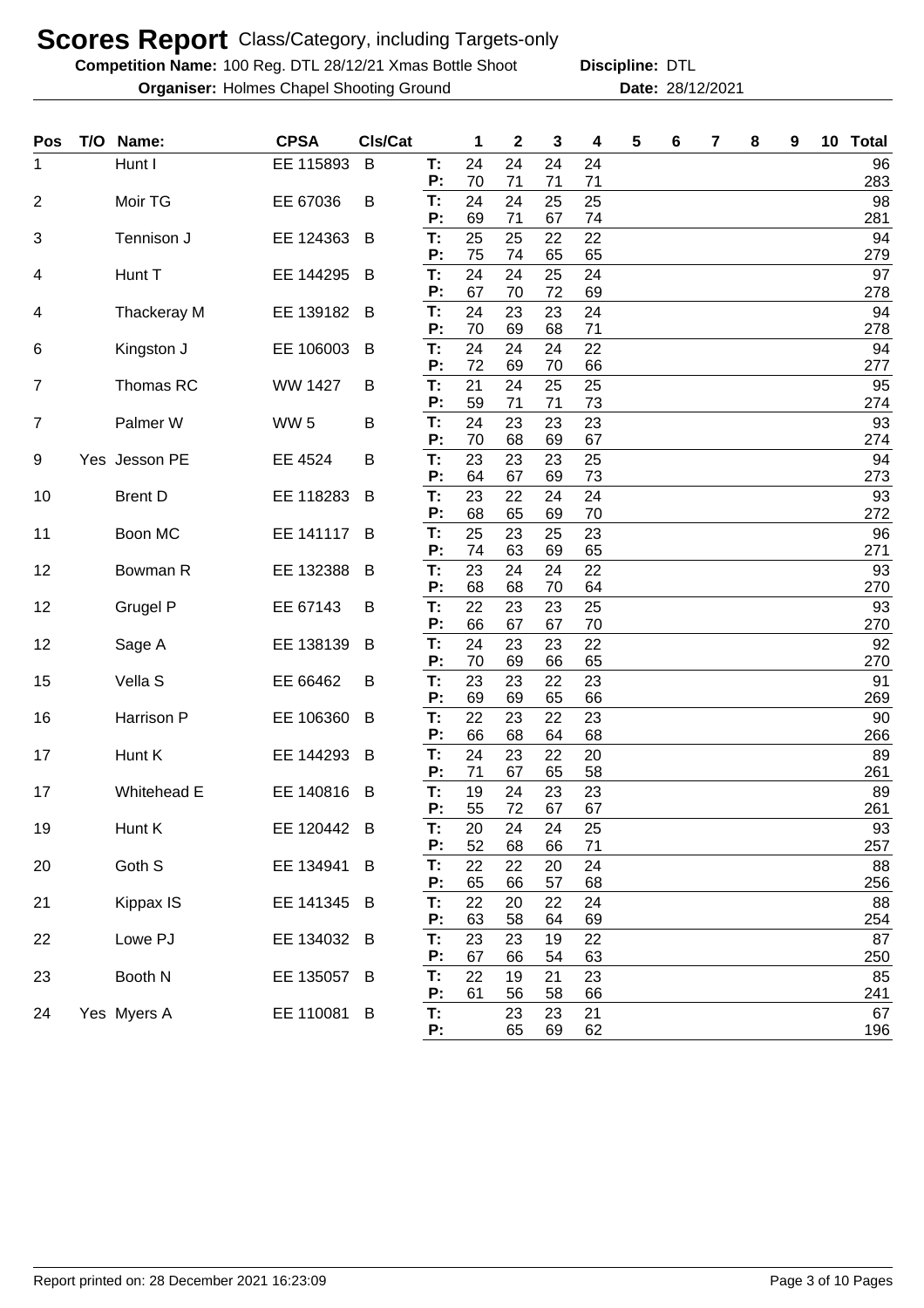**Competition Name:** 100 Reg. DTL 28/12/21 Xmas Bottle Shoot **Discipline: DTL Organiser:** Holmes Chapel Shooting Ground **28/12/2021 Date:** 28/12/2021

| <b>Pos</b> | T/O | Name:               | <b>CPSA</b>   | CIs/Cat      |          |          | $\mathbf{2}$ | 3        | 4        | 5 | 6 | 7 | 8 | 9 | 10 | <b>Total</b> |
|------------|-----|---------------------|---------------|--------------|----------|----------|--------------|----------|----------|---|---|---|---|---|----|--------------|
| 1          |     | Passey N            | EE 143173     | C            | Т:<br>P: | 24<br>71 | 23<br>69     | 23<br>68 | 23<br>69 |   |   |   |   |   |    | 93<br>277    |
| 2          |     | Smith S             | EE 145336     | C            | Т.<br>P: | 22<br>64 | 23<br>69     | 24<br>71 | 24<br>71 |   |   |   |   |   |    | 93<br>275    |
| 3          |     | Owen J              | EE 136022     | C            | т:<br>P: | 22<br>63 | 25<br>72     | 25<br>68 | 23<br>67 |   |   |   |   |   |    | 95<br>270    |
| 4          |     | Owen JW             | EE 144327     | C            | Т:<br>P: | 22<br>63 | 24<br>72     | 23<br>68 | 21<br>61 |   |   |   |   |   |    | 90<br>264    |
| 5          |     | <b>Griffiths TE</b> | <b>WW 551</b> | $\mathsf{C}$ | Т:<br>Р: | 23<br>68 | 23<br>68     | 21<br>62 | 22<br>65 |   |   |   |   |   |    | 89<br>263    |
| 6          |     | Yes Jenkinson W     | EE 111573     | C            | Т:<br>P: | 23<br>66 | 21<br>60     | 21<br>62 | 23<br>69 |   |   |   |   |   |    | 88<br>257    |
| 7          |     | Dennis RW           | EE 141184     | C            | т:<br>P: | 16<br>45 | 25<br>74     | 21<br>62 | 21<br>63 |   |   |   |   |   |    | 83<br>244    |
| 8          |     | Yes Whitehead C     | EE 130306     | C            | T:<br>P: | 18<br>52 | 22<br>64     | 23<br>64 | 22<br>63 |   |   |   |   |   |    | 85<br>243    |
| 9          |     | Turtle I            | EE 121681     | C            | Т.<br>Р: | 20<br>57 | 19<br>54     | 19<br>52 | 25<br>72 |   |   |   |   |   |    | 83<br>235    |
| 10         |     | Yes Dean M          | EE 142016     | C            | Т.<br>Р: | 22<br>62 | 19<br>54     | 20<br>58 | 19<br>54 |   |   |   |   |   |    | 80<br>228    |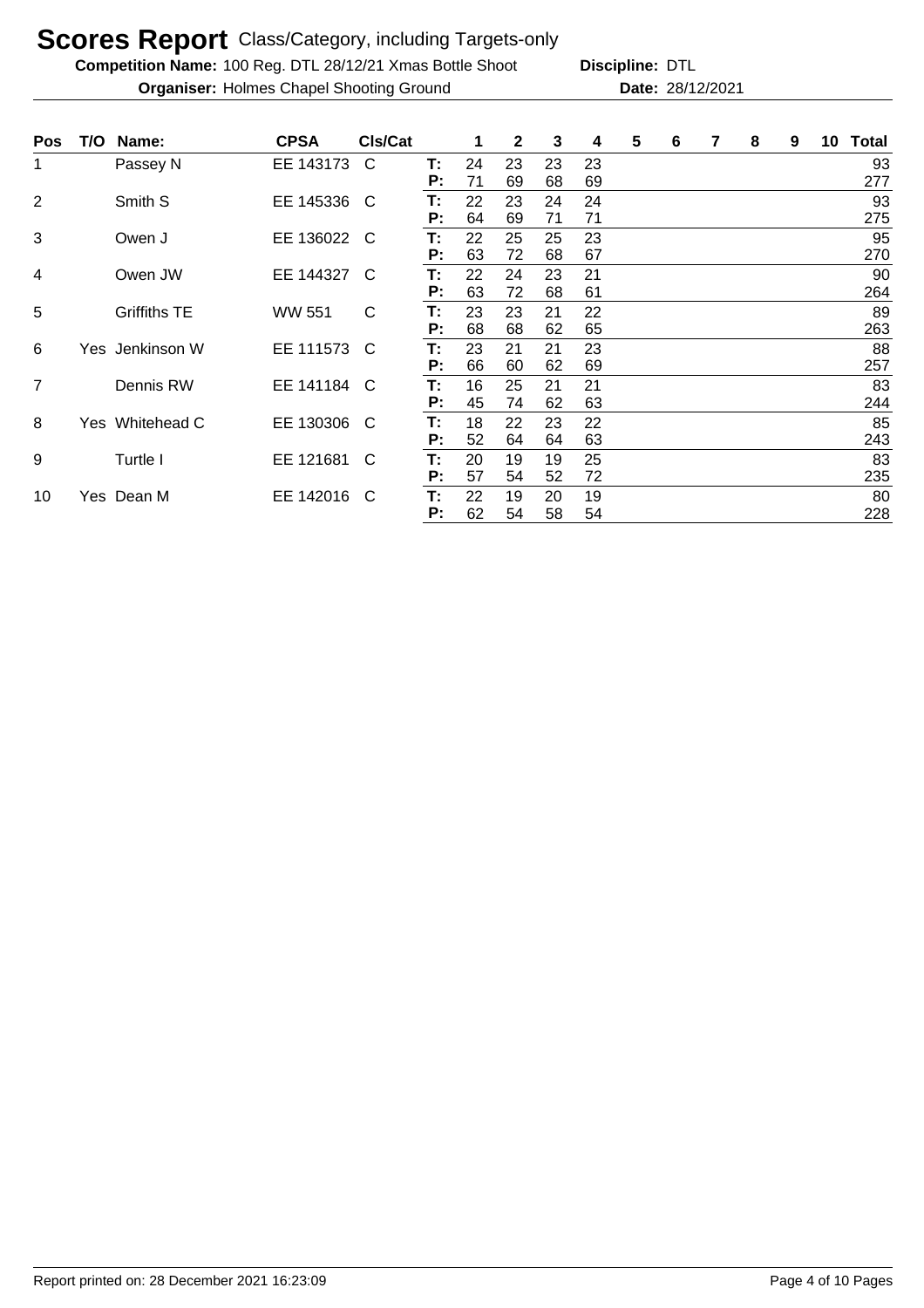|     |     |              | <b>Scores Report</b> Class/Category, including Targets-only |            |    |              |                         |     |     |                 |   |                  |    |   |    |       |
|-----|-----|--------------|-------------------------------------------------------------|------------|----|--------------|-------------------------|-----|-----|-----------------|---|------------------|----|---|----|-------|
|     |     |              | Competition Name: 100 Reg. DTL 28/12/21 Xmas Bottle Shoot   |            |    |              |                         |     |     | Discipline: DTL |   |                  |    |   |    |       |
|     |     |              | <b>Organiser: Holmes Chapel Shooting Ground</b>             |            |    |              |                         |     |     |                 |   | Date: 28/12/2021 |    |   |    |       |
|     |     |              |                                                             |            |    |              |                         |     |     |                 |   |                  |    |   |    |       |
| Pos | 17O | Name:        | <b>CPSA</b>                                                 | Cls/Cat    |    | $\mathbf{1}$ | $\overline{\mathbf{2}}$ | - 3 | 4 5 |                 | 6 | <b>7</b>         | -8 | 9 | 10 | Total |
| 1   |     | Hurstfield T | EE 29411                                                    | <b>CLT</b> | т: | 24           | 25                      | 25  | -25 |                 |   |                  |    |   |    | 99    |
|     |     |              |                                                             |            | P: |              | 75                      | 75  | 75  |                 |   |                  |    |   |    | 296   |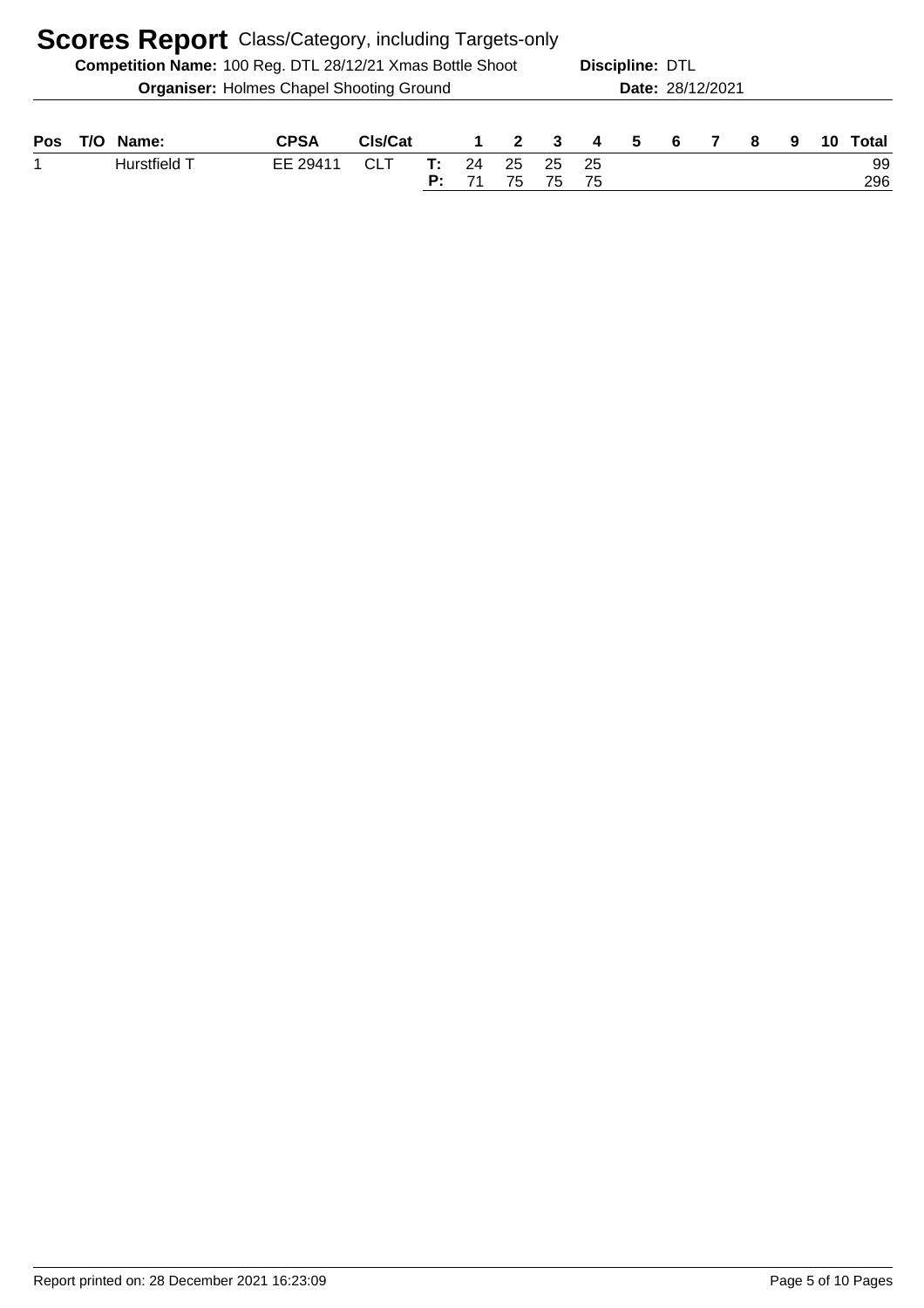**Competition Name:** 100 Reg. DTL 28/12/21 Xmas Bottle Shoot **Discipline: DTL Organiser:** Holmes Chapel Shooting Ground **28/12/2021 Date:** 28/12/2021

| <b>Pos</b> | T/O | Name:       | <b>CPSA</b> | CIs/Cat    |    |    | $\mathbf{2}$ | - 3 | 4   | 5 | - 6 | 8 | 9 | 10 Total |
|------------|-----|-------------|-------------|------------|----|----|--------------|-----|-----|---|-----|---|---|----------|
|            |     | Hunt T      | EE 144295   | <b>JNR</b> | т: | 24 | 24           | 25  | -24 |   |     |   |   | 97       |
|            |     |             |             |            | P: | 67 | 70           | 72  | 69  |   |     |   |   | 278      |
| 2          |     | Mills I     | WW 2790     | <b>JNR</b> | т: | 19 | 24           | 23  | -24 |   |     |   |   | 90       |
|            |     |             |             |            | P: | 56 | 70           | 66  | -72 |   |     |   |   | 264      |
| 3          |     | Whitehead E | EE 140816   | <b>JNR</b> | т: | 19 | 24           | 23  | -23 |   |     |   |   | 89       |
|            |     |             |             |            | P: | 55 | 72           | 67  | 67  |   |     |   |   | 261      |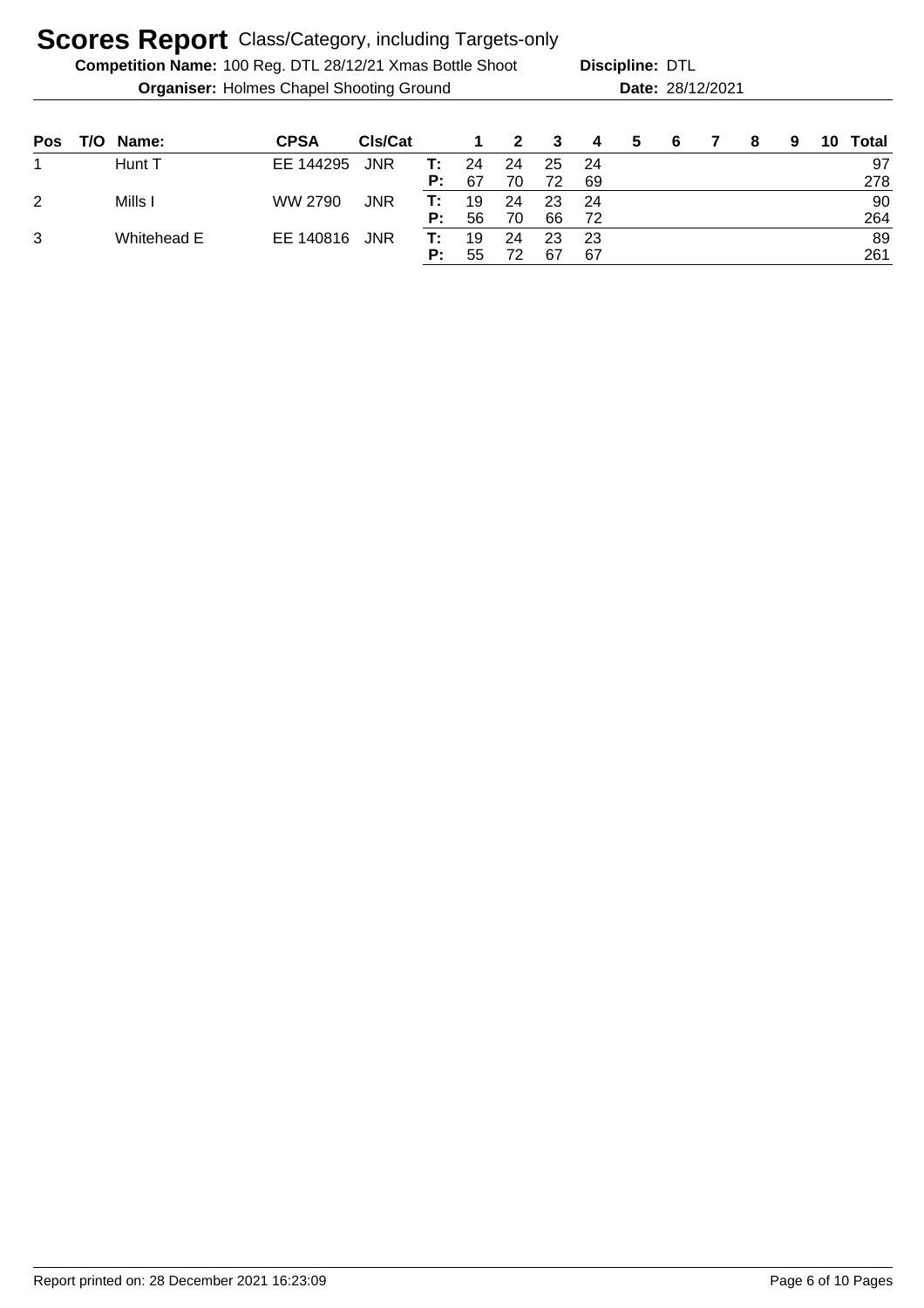**Competition Name:** 100 Reg. DTL 28/12/21 Xmas Bottle Shoot **Discipline: DTL Organiser:** Holmes Chapel Shooting Ground **28/12/2021 Date:** 28/12/2021

| Pos            | T/O | Name:           | <b>CPSA</b> | CIs/Cat |          |          | $\mathbf{2}$ | -3       | 4         | 5 | -6 | 8 | 9 | 10 | Total     |
|----------------|-----|-----------------|-------------|---------|----------|----------|--------------|----------|-----------|---|----|---|---|----|-----------|
| 1              |     | Driver P        | EE 141042   | LDY     | Т:<br>P: | 25<br>72 | 24<br>70     | 25<br>74 | -25<br>70 |   |    |   |   |    | 99<br>286 |
| $\overline{2}$ |     | Whitehead E     | EE 140816   | LDY     | т:<br>P. | 19<br>55 | 24<br>72     | 23<br>67 | 23<br>67  |   |    |   |   |    | 89<br>261 |
| 3              |     | Yes Whitehead C | EE 130306   | LDY     | т:<br>P: | 18<br>52 | 22<br>64     | 23<br>64 | 22<br>63  |   |    |   |   |    | 85<br>243 |
| 4              |     | Booth N         | EE 135057   | LDY     | т:<br>P: | 22<br>61 | 19<br>56     | 58       | 23<br>66  |   |    |   |   |    | 85<br>241 |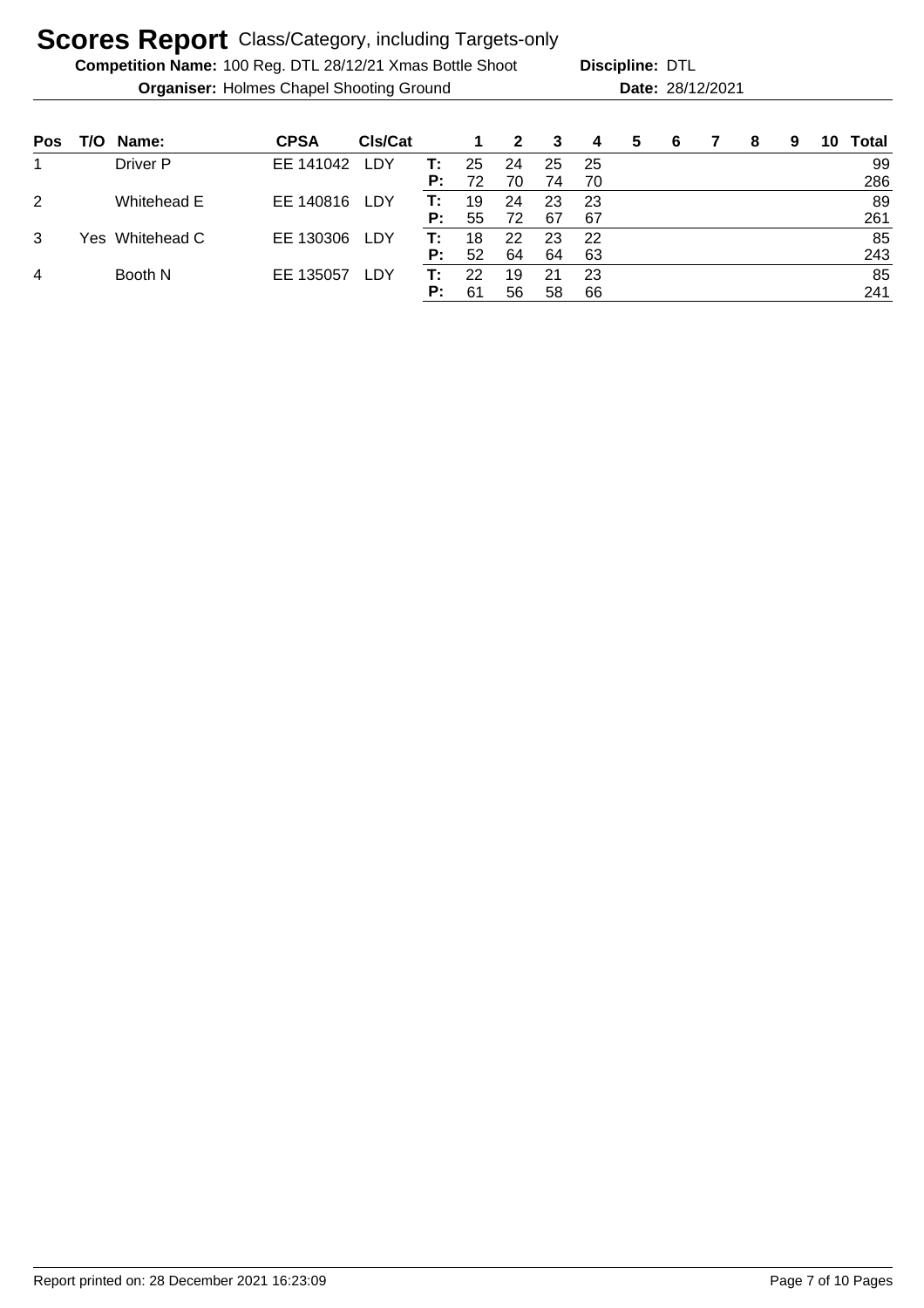**Competition Name:** 100 Reg. DTL 28/12/21 Xmas Bottle Shoot **Discipline: DTL Organiser:** Holmes Chapel Shooting Ground **28/12/2021 Date:** 28/12/2021

**Discipline:**

| Pos            | T/O | Name:            | <b>CPSA</b>    | <b>CIs/Cat</b> |          | 1        | 2        | 3        | 4        | 5 | 6 | 7 | 8 | 9 | 10 Total   |
|----------------|-----|------------------|----------------|----------------|----------|----------|----------|----------|----------|---|---|---|---|---|------------|
| 1              |     | Robinson TR      | EE 90911       | <b>SNR</b>     | T:<br>Ρ: | 25<br>75 | 25<br>74 | 25<br>75 | 25<br>74 |   |   |   |   |   | 100<br>298 |
| $\overline{2}$ |     | Yes Dutton S     | EE 482         | <b>SNR</b>     | T:       | 24       | 25       | 25       | 25       |   |   |   |   |   | 99         |
| 3              |     | Gardener SM      | EE 100330      | <b>SNR</b>     | P:<br>T: | 72<br>25 | 75<br>25 | 74<br>25 | 75<br>25 |   |   |   |   |   | 296<br>100 |
| 3              |     | Andrews WL       | <b>WW 818</b>  | <b>SNR</b>     | P:<br>T: | 73<br>25 | 74<br>25 | 74<br>24 | 72<br>25 |   |   |   |   |   | 293<br>99  |
|                |     |                  |                |                | P:       | 75       | 73       | 71       | 74       |   |   |   |   |   | 293        |
| 3              |     | Moule CW         | EE 43566       | <b>SNR</b>     | T:<br>Ρ. | 24<br>72 | 25<br>75 | 25<br>73 | 25<br>73 |   |   |   |   |   | 99<br>293  |
| 3              |     | Stafford J       | EE 606         | <b>SNR</b>     | T:<br>P: | 24<br>72 | 25<br>75 | 25<br>75 | 24<br>71 |   |   |   |   |   | 98<br>293  |
| $\overline{7}$ |     | Collins RJ       | WW 1094        | <b>SNR</b>     | T:       | 25       | 25       | 25       | 24       |   |   |   |   |   | 99         |
| 8              |     | Clifton W        | <b>WW 1078</b> | <b>SNR</b>     | P:<br>T: | 74<br>25 | 74<br>25 | 73<br>25 | 70<br>25 |   |   |   |   |   | 291<br>100 |
| 9              |     | Greenstock A     | EE 97568       | <b>SNR</b>     | P:<br>T: | 71<br>24 | 73<br>25 | 73<br>25 | 73<br>24 |   |   |   |   |   | 290<br>98  |
|                |     |                  |                |                | P:       | 71       | 72       | 75       | 71       |   |   |   |   |   | 289        |
| 10             |     | Parker P         | EE 94407       | <b>SNR</b>     | T:<br>Ρ: | 24<br>71 | 24<br>71 | 24<br>72 | 25<br>74 |   |   |   |   |   | 97<br>288  |
| 11             |     | Collins OJ       | WW 682         | <b>SNR</b>     | T:<br>Ρ: | 25<br>72 | 24<br>71 | 25<br>74 | 24<br>70 |   |   |   |   |   | 98         |
| 11             |     | Waghorne N       | EE 102791      | <b>SNR</b>     | T:       | 25       | 23       | 25       | 25       |   |   |   |   |   | 287<br>98  |
| 13             |     | Evans PA         | <b>WW 2241</b> | <b>SNR</b>     | P:<br>T: | 73<br>25 | 68<br>24 | 73<br>25 | 73<br>23 |   |   |   |   |   | 287<br>97  |
|                |     |                  |                |                | P:       | 74       | 71       | 74       | 67       |   |   |   |   |   | 286        |
| 14             |     | Hunt I           | EE 115893      | <b>SNR</b>     | T:<br>Ρ: | 24<br>70 | 24<br>71 | 24<br>71 | 24<br>71 |   |   |   |   |   | 96<br>283  |
| 14             |     | <b>Taylor SA</b> | EE 16753       | <b>SNR</b>     | T:<br>P: | 25<br>73 | 23<br>68 | 23<br>68 | 25<br>74 |   |   |   |   |   | 96<br>283  |
| 16             |     | Yes Sant P       | EE 125165      | <b>SNR</b>     | T:       | 24       | 23       | 24       | 24       |   |   |   |   |   | 95         |
| 17             |     | Mills P          | <b>WW 1544</b> | <b>SNR</b>     | Р:<br>T: | 72<br>23 | 68<br>25 | 71<br>23 | 71<br>25 |   |   |   |   |   | 282<br>96  |
|                |     |                  |                |                | P:       | 67       | 73       | 67       | 73       |   |   |   |   |   | 280        |
| 17             |     | Whitehead D      | EE 128142      | <b>SNR</b>     | T:<br>P: | 24<br>72 | 23<br>68 | 24<br>71 | 24<br>69 |   |   |   |   |   | 95<br>280  |
| 19             |     | Driver AJ        | EE 141909      | <b>SNR</b>     | T:<br>P: | 25<br>75 | 25<br>74 | 23<br>63 | 23<br>67 |   |   |   |   |   | 96<br>279  |
| 20             |     | Foster I         | EE 128050      | <b>SNR</b>     | T:       | 24       | 22       | 24       | 24       |   |   |   |   |   | 94         |
| 20             |     | Thackeray M      | EE 139182 SNR  |                | Р:<br>T: | 69<br>24 | 66<br>23 | 72<br>23 | 71<br>24 |   |   |   |   |   | 278<br>94  |
| 22             |     | Ruane J          | EE 129118 SNR  |                | Ρ:<br>T: | 70<br>23 | 69<br>25 | 68<br>25 | 71<br>23 |   |   |   |   |   | 278<br>96  |
|                |     |                  |                |                | Ρ:       | 68       | 71       | 70       | 67       |   |   |   |   |   | 276        |
| 23             |     | Smith S          | EE 145336      | <b>SNR</b>     | T:<br>Ρ: | 22<br>64 | 23<br>69 | 24<br>71 | 24<br>71 |   |   |   |   |   | 93<br>275  |
| 24             |     | <b>Brent D</b>   | EE 118283 SNR  |                | Т:<br>Ρ: | 23<br>68 | 22<br>65 | 24<br>69 | 24<br>70 |   |   |   |   |   | 93<br>272  |
| 25             |     | Boon MC          | EE 141117 SNR  |                | T:       | 25       | 23       | 25       | 23       |   |   |   |   |   | 96         |
| 26             |     | Owen J           | EE 136022 SNR  |                | Ρ.<br>T: | 74<br>22 | 63<br>25 | 69<br>25 | 65<br>23 |   |   |   |   |   | 271<br>95  |
|                |     |                  |                |                | P:       | 63       | 72       | 68       | 67       |   |   |   |   |   | 270        |
| 26             |     | Bowman R         | EE 132388 SNR  |                | T:<br>P: | 23<br>68 | 24<br>68 | 24<br>70 | 22<br>64 |   |   |   |   |   | 93<br>270  |
| 26             |     | Sage A           | EE 138139      | <b>SNR</b>     | T:<br>P: | 24<br>70 | 23<br>69 | 23<br>66 | 22<br>65 |   |   |   |   |   | 92<br>270  |
| 29             |     | Harrison P       | EE 106360      | <b>SNR</b>     | T:       | 22       | 23       | 22       | 23       |   |   |   |   |   | 90         |
| 30             |     | Owen JW          | EE 144327 SNR  |                | P:<br>T: | 66<br>22 | 68<br>24 | 64<br>23 | 68<br>21 |   |   |   |   |   | 266<br>90  |
|                |     |                  |                |                | Ρ.       | 63       | 72       | 68       | 61       |   |   |   |   |   | 264        |

Report printed on: 28 December 2021 16:23:09 Page 8 of 10 Pages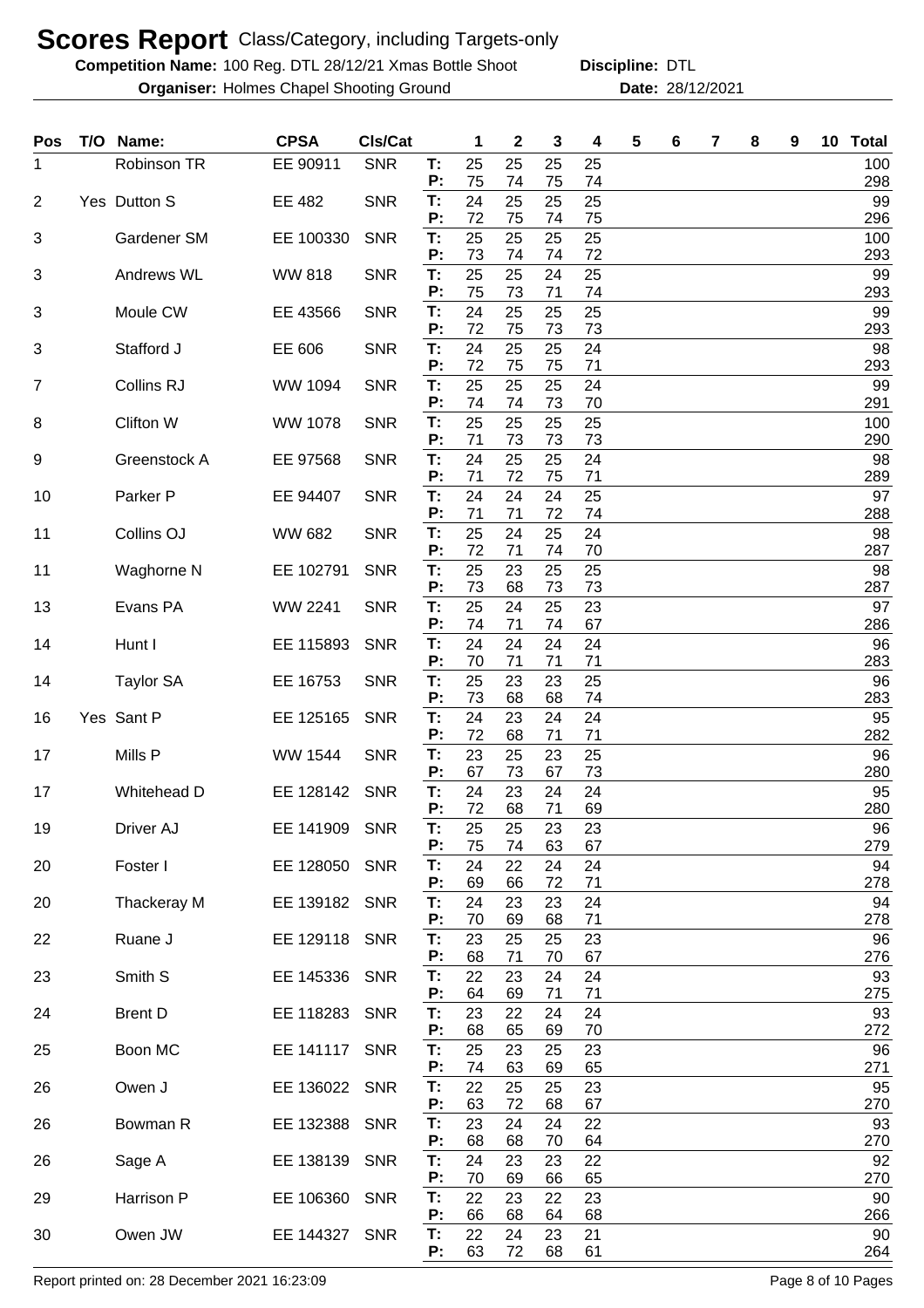**Competition Name:** 100 Reg. DTL 28/12/21 Xmas Bottle Shoot **Discipline: DTL Organiser:** Holmes Chapel Shooting Ground **28/12/2021 Date:** 28/12/2021

| <b>Pos</b> | T/O Name:   | <b>CPSA</b> | CIs/Cat    |    | 1  | 2  | 3  | 4  | 5 | 6 | 8 | 9 | 10 | <b>Total</b> |
|------------|-------------|-------------|------------|----|----|----|----|----|---|---|---|---|----|--------------|
| 31         | Hunt K      | EE 144293   | <b>SNR</b> | т: | 24 | 23 | 22 | 20 |   |   |   |   |    | 89           |
|            |             |             |            | P: | 71 | 67 | 65 | 58 |   |   |   |   |    | 261          |
| 32         | Hunt K      | EE 120442   | <b>SNR</b> | Т: | 20 | 24 | 24 | 25 |   |   |   |   |    | 93           |
|            |             |             |            | P: | 52 | 68 | 66 | 71 |   |   |   |   |    | 257          |
| 33         | Goth S      | EE 134941   | <b>SNR</b> | т: | 22 | 22 | 20 | 24 |   |   |   |   |    | 88           |
|            |             |             |            | P: | 65 | 66 | 57 | 68 |   |   |   |   |    | 256          |
| 34         | Turtle I    | EE 121681   | <b>SNR</b> | т: | 20 | 19 | 19 | 25 |   |   |   |   |    | 83           |
|            |             |             |            | P: | 57 | 54 | 52 | 72 |   |   |   |   |    | 235          |
| 35         | Yes Dean M  | EE 142016   | <b>SNR</b> | Т: | 22 | 19 | 20 | 19 |   |   |   |   |    | 80           |
|            |             |             |            | P: | 62 | 54 | 58 | 54 |   |   |   |   |    | 228          |
| 36         | Yes Myers A | EE 110081   | <b>SNR</b> | Т: |    | 23 | 23 | 21 |   |   |   |   |    | 67           |
|            |             |             |            | P: |    | 65 | 69 | 62 |   |   |   |   |    | 196          |